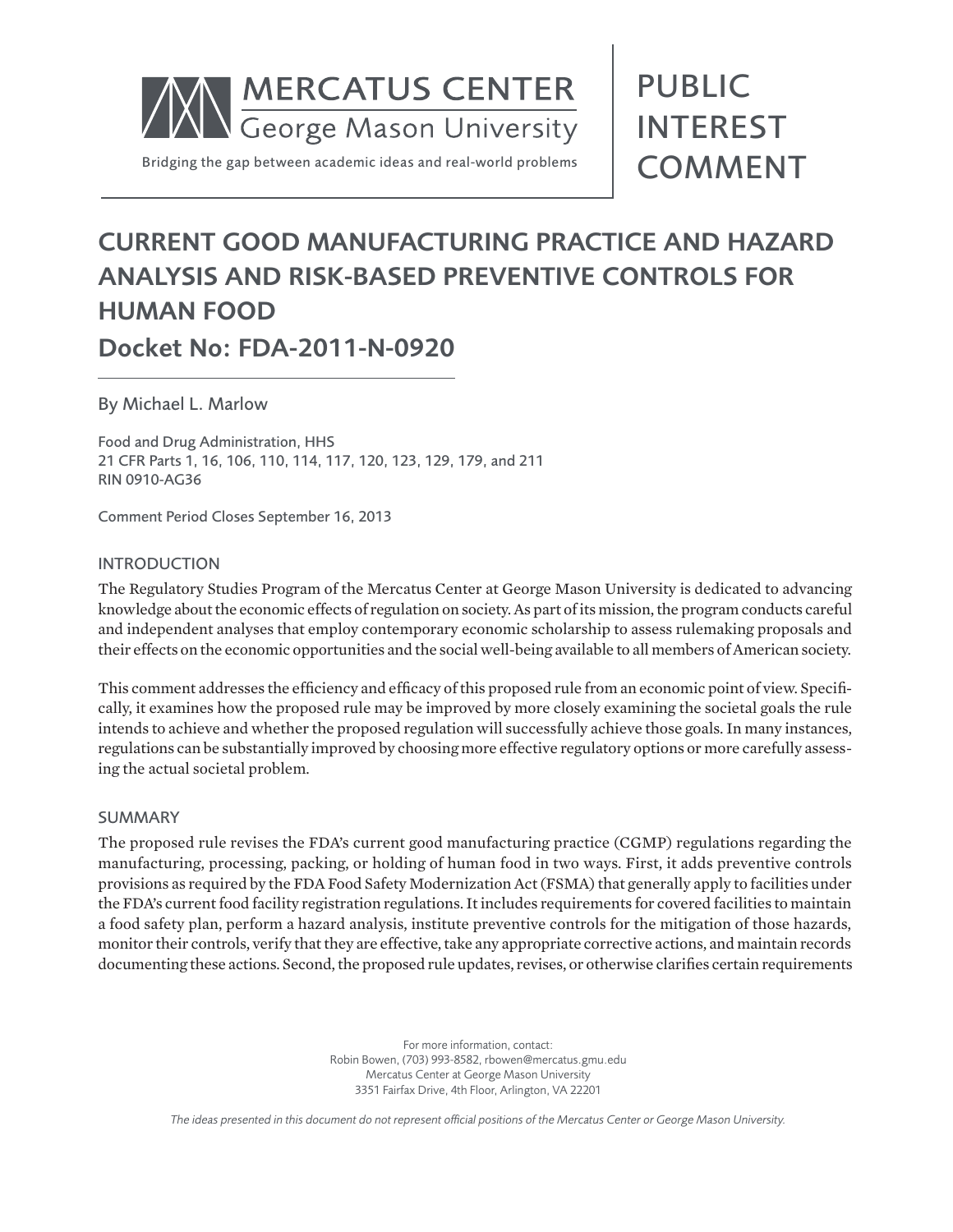of CGMP regulations, which were last updated in 1986. The FDA states that the primary benefit of this rule would be a decrease in the expected incidence of illnesses caused by the manufacturing, processing, packing or holding practices of human food.

My comment argues that the FDA has failed to conduct a thorough and quantitative analysis. The FDA admits it is unable to quantify health benefits derived from this rule. Instead, the FDA has developed a qualitative assessment that describes how implementing this rule would likely reduce the level of foodborne illness. The FDA estimates the "breakeven illness percentage" for each of three closely related regulatory options that are not developed within a model of optimal food safety. The FDA thus does not conduct an in-depth benefit-cost analysis of this major revision of our nation's food safety regulations.

This rule is a Hazard Analysis Critical Control Point (HACCP) rule without calling it that. The FDA has two HACCP rules in place for seafood and juice that, by now, should have generated ample evidence as to how well these two rules have reduced the rate of foodborne disease. The most logical one to study is rule for seafood, as the FDA promised in the final rule to analyze it and determine if it had been effective, whereas the juice rule primarily moved raw fruit juice producers to either pasteurize their products or go out of business. The analysis for the seafood rule has not been done, but it should be done before implementing HACCP for all other foods under FDA's jurisdiction. The measure of the seafood HACCP program's success would be the first indicator of the likely effectiveness of this program for other foods.

Even before that the FDA needs a baseline risk assessment that attributes different pathogens and other contaminants both to specific food categories as well as to failures at the processing level, failures that this proposed rule is intended to address.

Finally, the FDA needs to consider a wider set of alternatives within a model of an optimal level of food safety that can be quantitatively assessed through conventional benefit-cost analysis.

# INADEQUATE JUSTIFICATION FOR THE NEED OF A PROPOSED RULE

The FDA bases the regulation on imperfect information in the market to posit that the resulting level of food safety will be inadequate, without determining what the optimal level of safety is, the extent of divergence between reality and this optimum, and whether there have been any changes in safety over time.

The FDA states that in an idealized perfectly competitive market, in which consumers and producers both have sufficient information, the optimal level of production of foods that are manufactured, processed, packed or held by food facilities will be provided at an optimal level of safety. The FDA contends that consumers and producers in "real markets" may not have sufficient information on the safety attributes of foods. Although food processing facilities have incentives to put safety programs into place, the FDA asserts that lack of awareness and information about risks possibly result in an inefficiently low demand for food products that are produced using adequate measures to prevent foodborne illness, adulteration, or contamination. Incentives to invest in safety measures from "farm to fork" are thus lowered, leading the FDA to conclude the market may not provide the incentives necessary for optimal food safety. In fact, producers have been incorporating food safety into vertical contracts at an increasing rate.<sup>1</sup> Further, even a cursory examination will show a wide variety of food safety sites online provide a considerable amount of information on recalls and other food safety issues to interested consumers.

The FDA concedes that a legal system that awards compensation for harm done due to unsafe foods has the potential to remedy market imperfections by providing producers with incentives to provide the level of safety that it refers to as "best" for society. But the FDA believes the legal system does not ensure the optimum level of safety

<sup>1.</sup> Williams, Richard A., "A New Role for the FDA in Food Safety," Mercatus Working Paper, Nov. 15, 2010.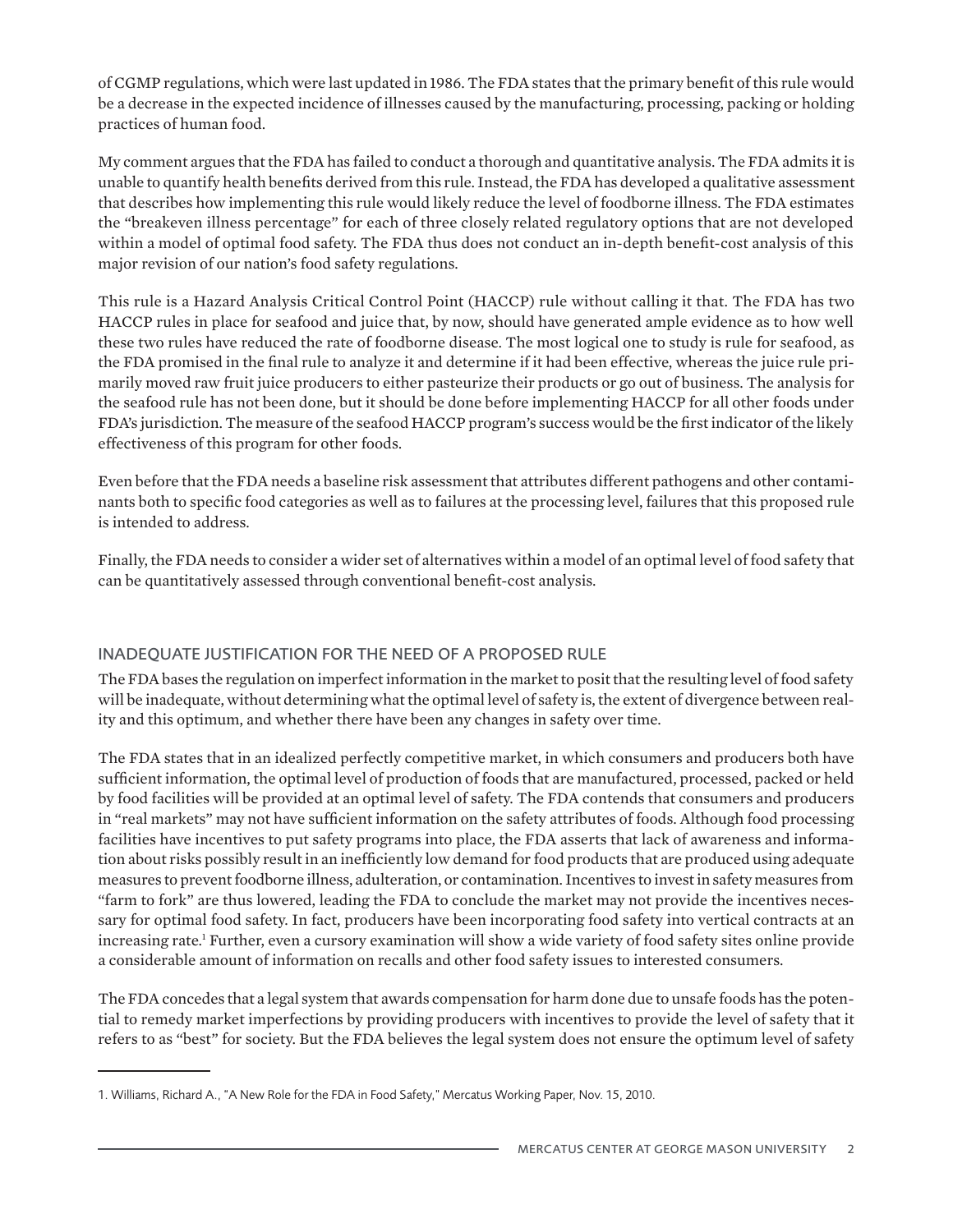for foods because consumers who become ill often do not know the reason for, or source of, their illness. Despite cases where consumers are aware that their illness was contracted from a specific food, the FDA argues it is often difficult to determine who is ultimately responsible for their illness, since the particular source of contamination is not known in many circumstances.

## The FDA thus concludes:

In sum, the imperfect information about the risk associated with food covered by the regulation means that neither the legal system nor the marketplace may be able to provide adequate economic incentives for the production of safe food. The Government may therefore be able to improve social welfare through targeted regulation.

The tentative wording above suggests a lack of conviction on the agency's part about its own case for the proposed regulation.

The FDA should be doubtful about the proposed regulation, in view of their justifications. Even though the FDA refers to an "optimal level of safety for society," it fails to define what that would look like. Instead, we have the assertion that food safety is currently suboptimal. This may also explain why the FDA has made no effort to establish how far the current state of food safety diverges from this optimal level of safety. Consequently, the FDA cannot offer any insight into how far the private market is currently below the optimum or even if the gap between that optimum and its current provision is becoming narrower or wider. This information is necessary to guide a thoughtful case for the proposed regulation.

The FDA states that today's food supply is highly diverse and increasingly complex, with many new foods in the marketplace that pose new food safety challenges. The FDA states that new pathogens are emerging, and it is also seeing commonly known pathogens appear in foods where they have not been traditionally seen. The FDA also states that the population of individuals at greater risk for foodborne illness, such as those who are immunecompromised, is increasing. When illness outbreaks occur, the FDA claims they can have devastating impacts on public health and impose substantial economic disruption and cost on the food industry. But the FDA fails to provide any context or evidence for any of these assertions.

# REGULATORY OPTIONS ARE TOO NARROW

The FDA has not competently examined the issue of regulatory alternatives. Proposing an optimal regulatory solution necessarily relies on first understanding the main deficiencies of the current state of food safety. As just discussed, the FDA has not provided this critical link because it has not adequately assessed how far the current state of food safety deviates from the optimal level.

The FDA provides three alternatives that simply represent application of the same regulation to three different thresholds of firm size: those with annual revenues of \$250,000, \$500,000 and \$1,000,000. These options reflect vary narrow applications of command-and-control regulations that require all affected processors to meet minimum standards.

The logic behind the proposed regulation (and alternatives) is simply to guard against any possible future problems without taking into account their probabilities. By this logic, every product everywhere should be heavily regulated because one can imagine that a problem may someday occur. Of course, this is unnecessary because it is unlikely all facilities and all products pose uniform or even significant risks. An economic model that considers differential probability risks would yield different regulations, or different regulatory efforts, for different risks. The chosen thresholds for the three regulatory options themselves are also unlikely to be identical to those derived from a thorough economic examination of the best competing alternatives.